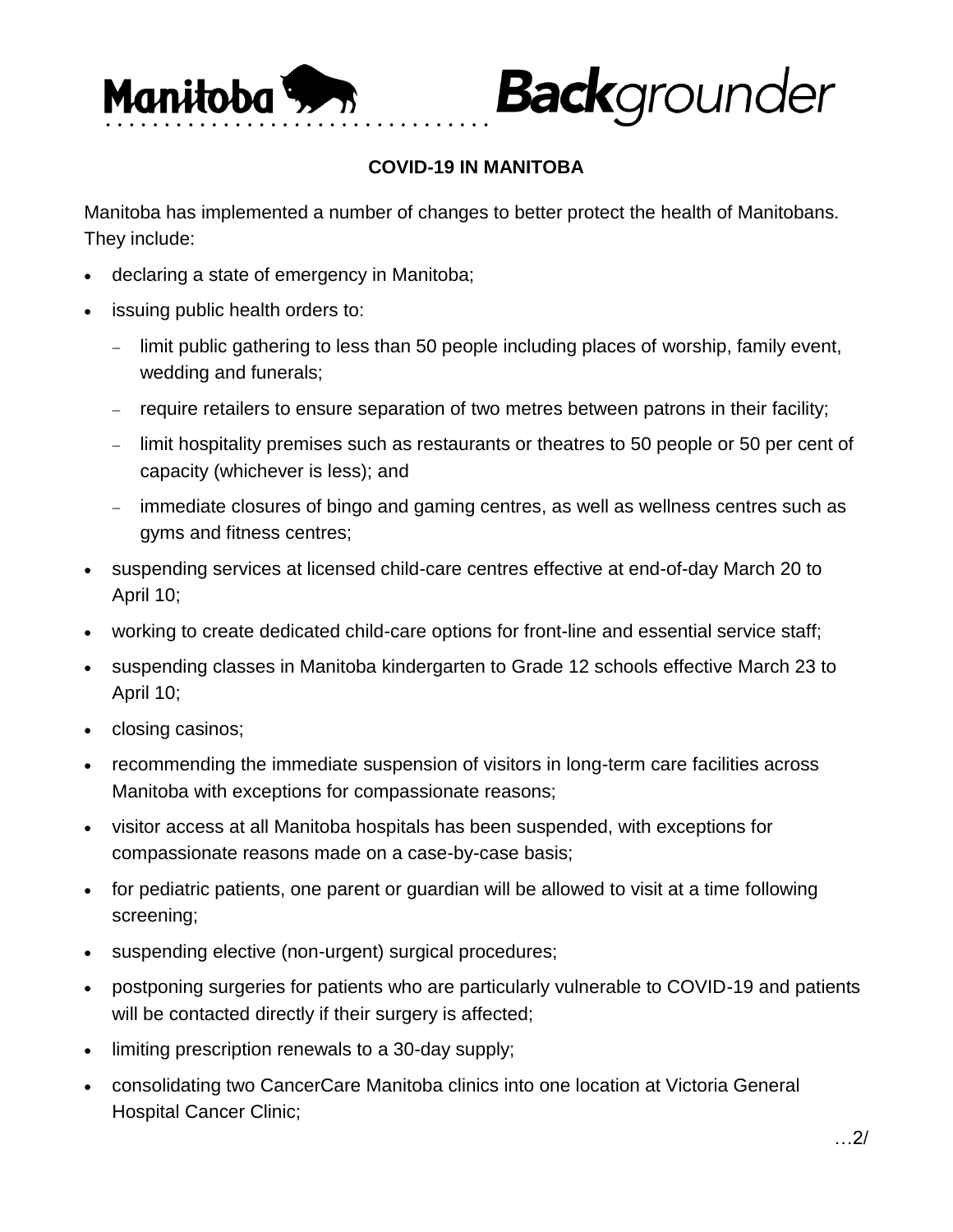- suspending BreastCheck breast cancer screening services at CancerCare Manitoba for at least two weeks effective March 19;
- suspending adult day programs and similar programming located within long-term care or personal care facilities;
- suspending congregate meal services for Support Services to Seniors program;
- developing virtual visit and virtual care psychotherapy options to supplement traditional models of care including video-conferencing options;
- suspending day programs through Community Living disABILITY Services for adults with intellectual disabilities, with exceptions for exceptional cases;
- asking Employment and Income Assistance (EIA) clients to contact staff through the call centre whenever possible to follow public health recommendations on public distancing;
- cancelling all planned interpreter-led events and closing interpretive centres until further notice in Manitoba parks;
- strongly advising all Manitobans, including health-care providers, to cancel or postpone any non-essential international travel;
- developing a new self-assessment tool, which is now online to help Manitobans determine whether they need to call Health Links–Info Santé to get a referral for testing or to selfisolate;
- implementing community screening locations in Winnipeg and rural Manitoba where people can be screened and tested for COVID-19 after a referral from Health Links–Info Santé; and
- providing advice on social distancing measures for Manitobans.

Public health officials are strongly advising all Manitobans, including health-care providers, to cancel or postpone any non-essential international travel. In addition, public health officials are recommending all international travellers should self-isolate and self-monitor for symptoms for 14 days after returning to Canada.

Health officials are reminding physicians, health-care providers and support staff returning from international travel that they MUST self-identify to their organization/site's occupational health services.

The online screening tool is now available in an interactive voice response (IVR) format. It is not a replacement for Health Links–Info Santé. It is specifically for Manitobans who prefer to complete the screening tool by phone rather than online.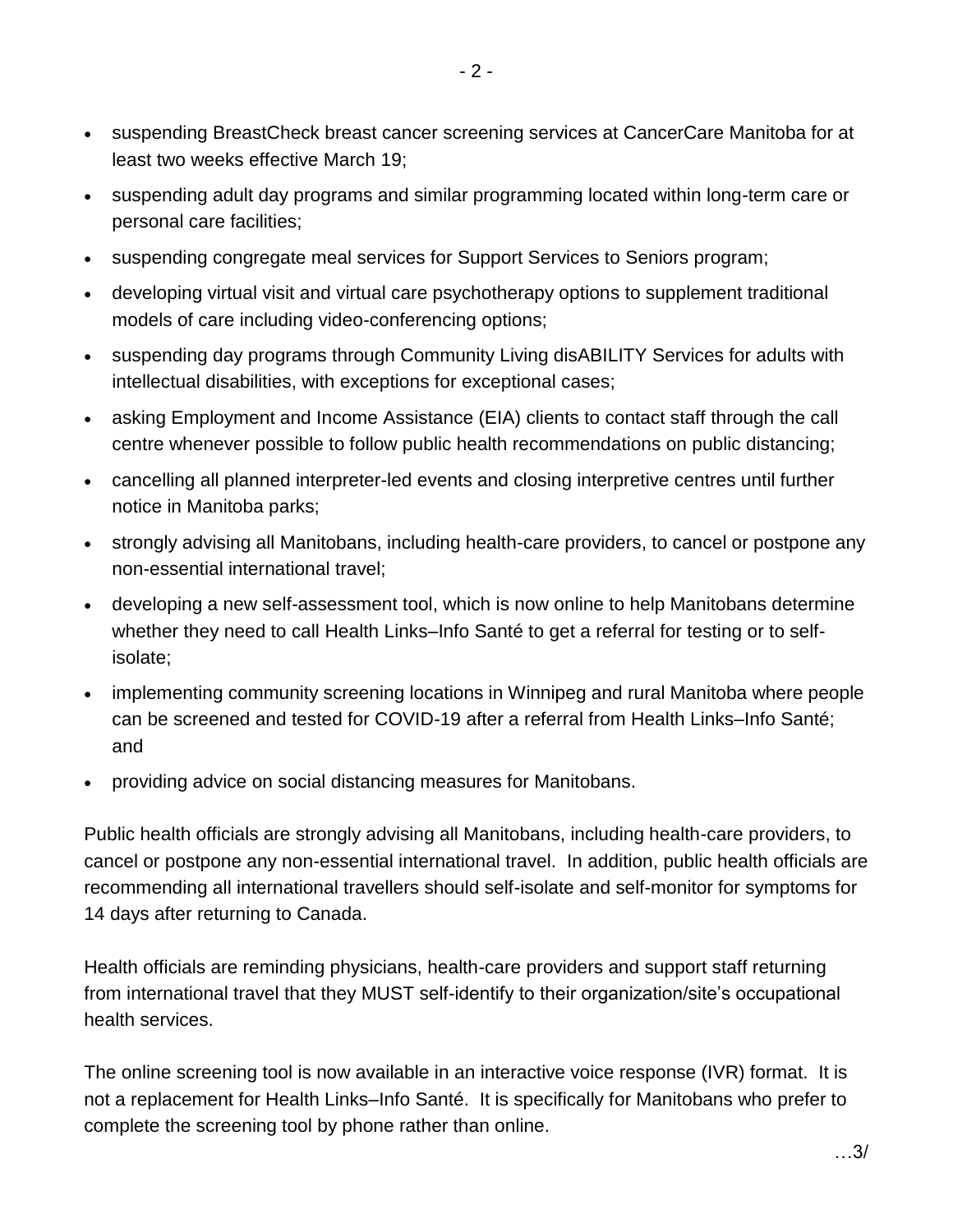The tool asks callers standard screening questions for COVID-19. If needed, it directs those who may require a conversation with a health-care professional to Health Links–Info Santé. People who want to self-screen can call (toll-free) 1-877-308-9038.

Community screening sites have opened across the province. These locations are not walk-in clinics. Patients must receive a referral prior to arriving at these sites. Other locations throughout the province include:

- Winnipeg Access Winnipeg West (280 Booth Dr.), Access Fort Garry (135 Plaza Dr.), Access Transcona (845 Regent Ave. West) and the Mount Carmel Clinic (886 Main St.). Hours are 9 a.m. to 7 p.m. during the week and 9 a.m. to 4 p.m. on Saturdays and Sundays.
- Winnipeg Manitoba Public Insurance (MPI) Bison Drive Service Centre (15 Barnes St.). This site is open daily from 10 a.m. to 6 p.m.
- Brandon The Nurses Residence Gymnasium at the Brandon Regional Health Centre (150 McTavish Ave. East). Hours are daily from 8 a.m. to 4 p.m.
- Selkirk 622 Superior Ave. The drive-thru site will be open daily from 9 a.m. to 4 p.m.
- Steinbach 365 Reimer Ave. The drive-thru site will be open daily from 9 a.m. to 3 p.m.
- Thompson Thompson Clinic in the Plaza Mall (50 Selkirk Ave.). Hours are 9 a.m. to 4 p.m., Monday to Friday.
- The Pas Guy Hall, 28 First St. West. Hours are 9 a.m. to 4 p.m., Monday to Friday.
- Flin Flon Channing Auditorium in the Flin Flon Community Hall, 2 North Ave. Hours are 9 a.m. to 4 p.m., Monday to Friday.

As the COVID-19 pandemic evolves, all Manitobans have a role to play in slowing its spread and minimizing its impact on the health-care system and in communities. Social distancing strategies for all Manitobans include:

- cancelling or postponing any large-scale events with more than 50 attendees;
- minimizing prolonged (more than 10 minutes), close (less than two metres) contact between other individuals in public;
- avoiding greetings that involve touching such as handshakes;
- disinfecting frequently used surfaces;
- following public health advice related to self-monitoring and self-isolation if you have travelled or have been exposed to someone ill with the virus; and
- considering avoiding travel, crowded places and events, especially if you are at higher risk.